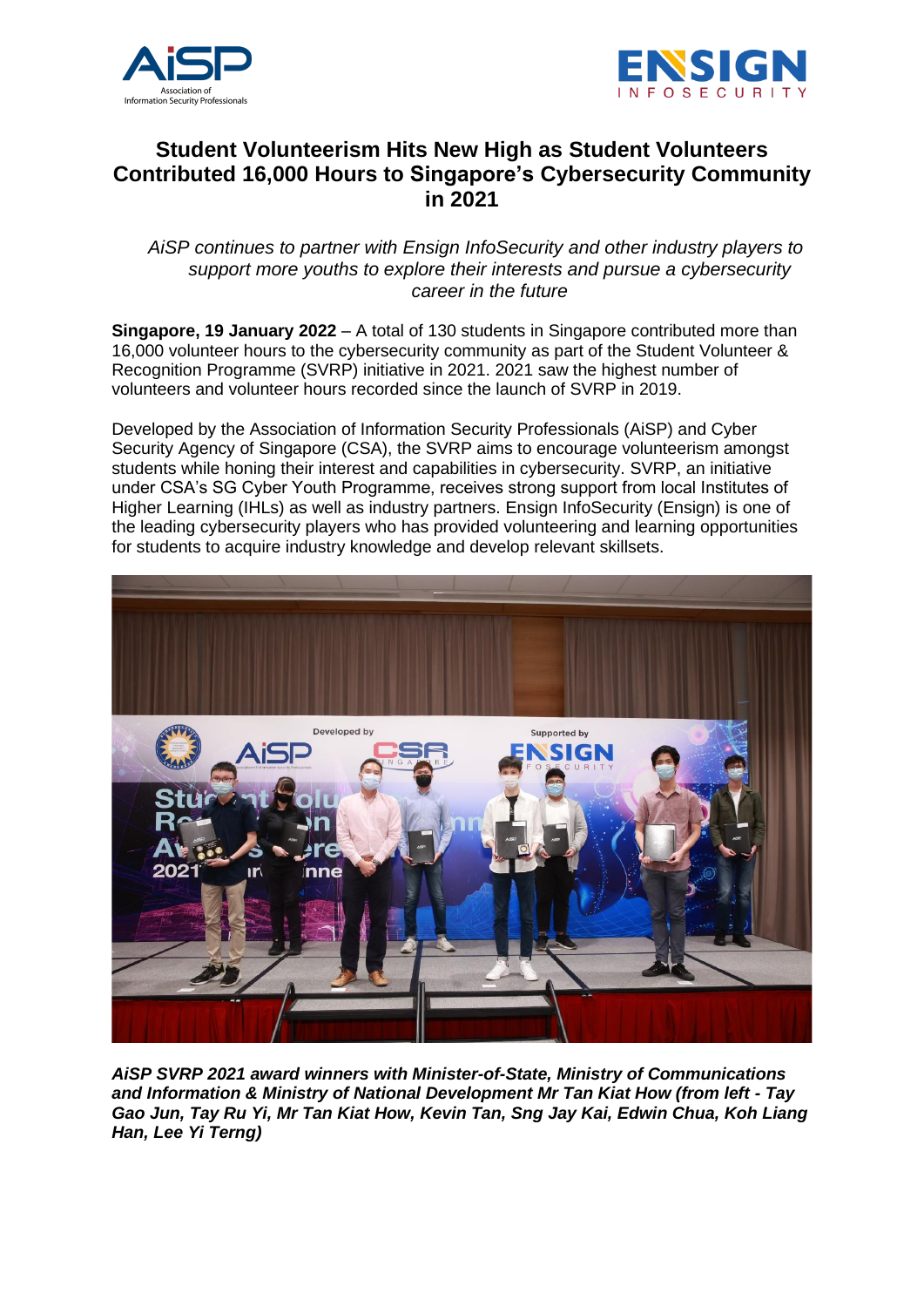



Minister of State, Ministry of Communications and Information & Ministry of National Development, Mr Tan Kiat How, graced the SVRP Awards Ceremony held earlier today to recognise student volunteers for their contributions to the cybersecurity community in 2021. A total of 97 awards, including 5 Gold Awards, were given to student volunteers during the ceremony, recognising their passion, dedication, and contributions to the sector.

"With the accelerating pace of digitalisation, we see a huge demand for cybersecurity professionals in Singapore and around the world. The Government is committed to nurture a robust cyber talent pipeline and helping our youths to seize these exciting opportunities. The AiSP Student Volunteer Recognition Programme is a good platform for our youths to pick up cybersecurity skills, be guided by mentors, network with peers and apply their minds in tackling real world challenges. I congratulate all the awardees and wish them all the best in their cybersecurity journey!" said Mr Tan.

Each award recipient contributed at least 60 hours of volunteer work, with Gold Award recipients contributing at least 150 hours. One of the gold recipients, Tay Gao Jun from Ngee Ann Polytechnic, contributed over 1,400 volunteer hours in 2021. Gao Jun also received the Honorary Ambassador Award, having participated in and received the Gold Award for the SVRP for three consecutive years from 2019.



*Minister-of-State, Ministry of Communications and Information & Ministry of National Development, Mr Tan Kiat How with AiSP SVRP 2021 organising committee (from left - Freddy Tan, AiSP SVRP Work group member, Steven Ng CIO and EVP of MSS, Ensign InfoSecurity, Mr Tan Kiat How, Ms Sherin Lee, AiSP Vice President and Head of Marketing, Brand and Communications, Ensign InfoSecurity)*

The full list of winners can be found on [https://www.aisp.sg/svrp\\_winners\\_2021.html](https://www.aisp.sg/svrp_winners_2021.html)

"We are heartened by the increase in volunteers and enthusiasm from the students. These indicate a greater level of awareness and passion for cybersecurity among youths. This is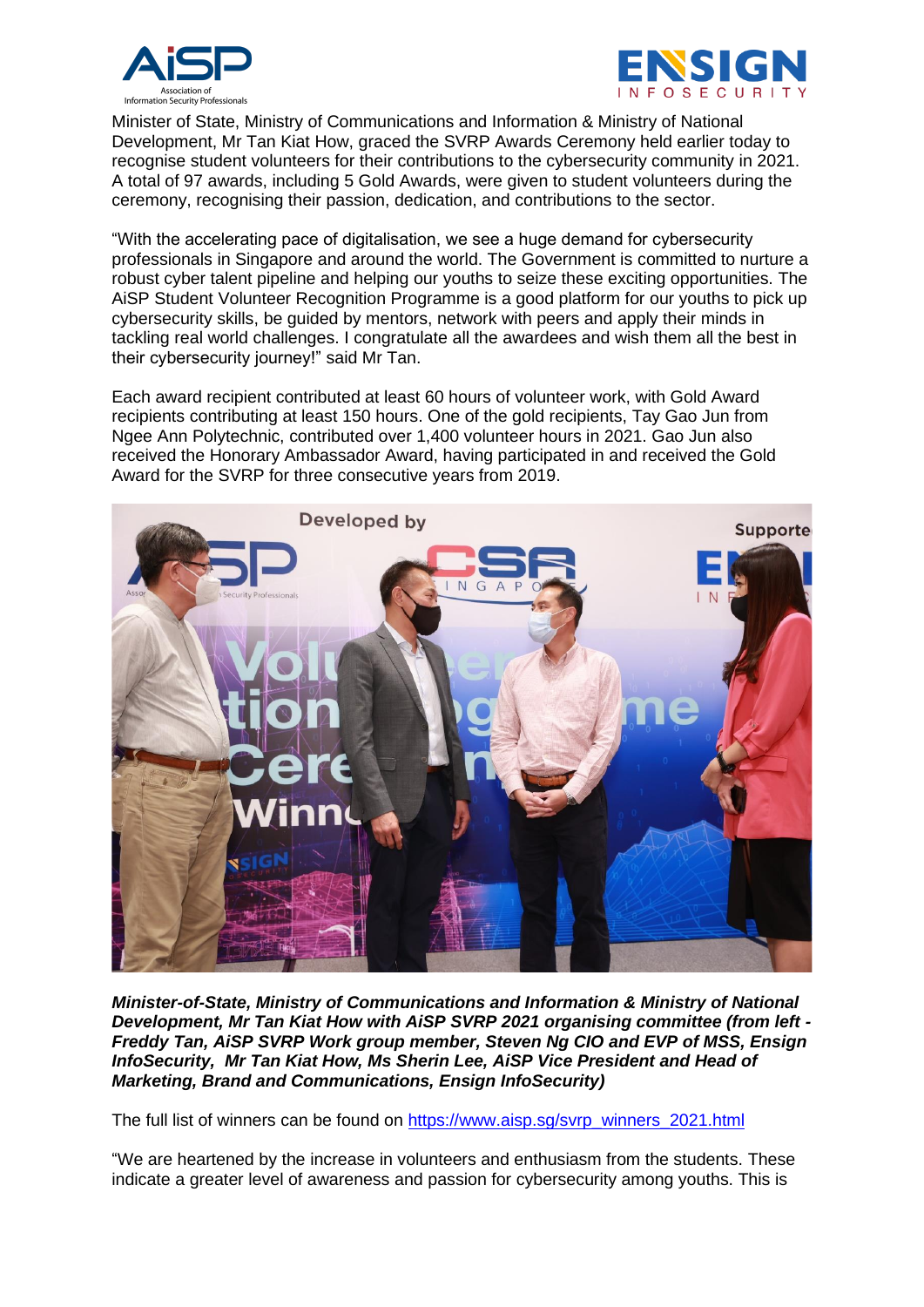



definitely a significant step in the right direction as we continue to build a sustainable cyber talent pipeline and narrow the considerable, chronic talent gap we face as an industry," said Ms Soffenny Yap, AiSP EXCO Lead for Student Volunteer Recognition Programme.

Ensign is a longstanding industry partner supporting SVRP that AiSP has worked closely with to organise and deliver youth engagement and learning initiatives. These opportunities are tailored to help youths discover their aptitude and calling for cybersecurity while enabling them to acquire and hone practical skills relevant to their future professions. Ultimately, these initiatives aim to allow youths to better prepare themselves before they enter the workforce.

"Cultivating a robust and vibrant cyber talent pool is the common goal of AiSP and Ensign, and SVRP plays a key role in achieving this outcome. This is also part of Ensign's multipronged strategy to create greater interest in cybersecurity among youths, attract diverse talents, and nurture the next generation of cyber leaders. As a leading player in the cybersecurity ecosystem, our overarching objective is to make sure we have the talents and skills to scale up our nation's cyber defence capabilities and ensure the evolving cyber threats do not undermine our digital ambitions," said Ms Tammie Tham, Co-Chair of the AiSP Advisory Council and CEO, Ensign InfoSecurity

**END**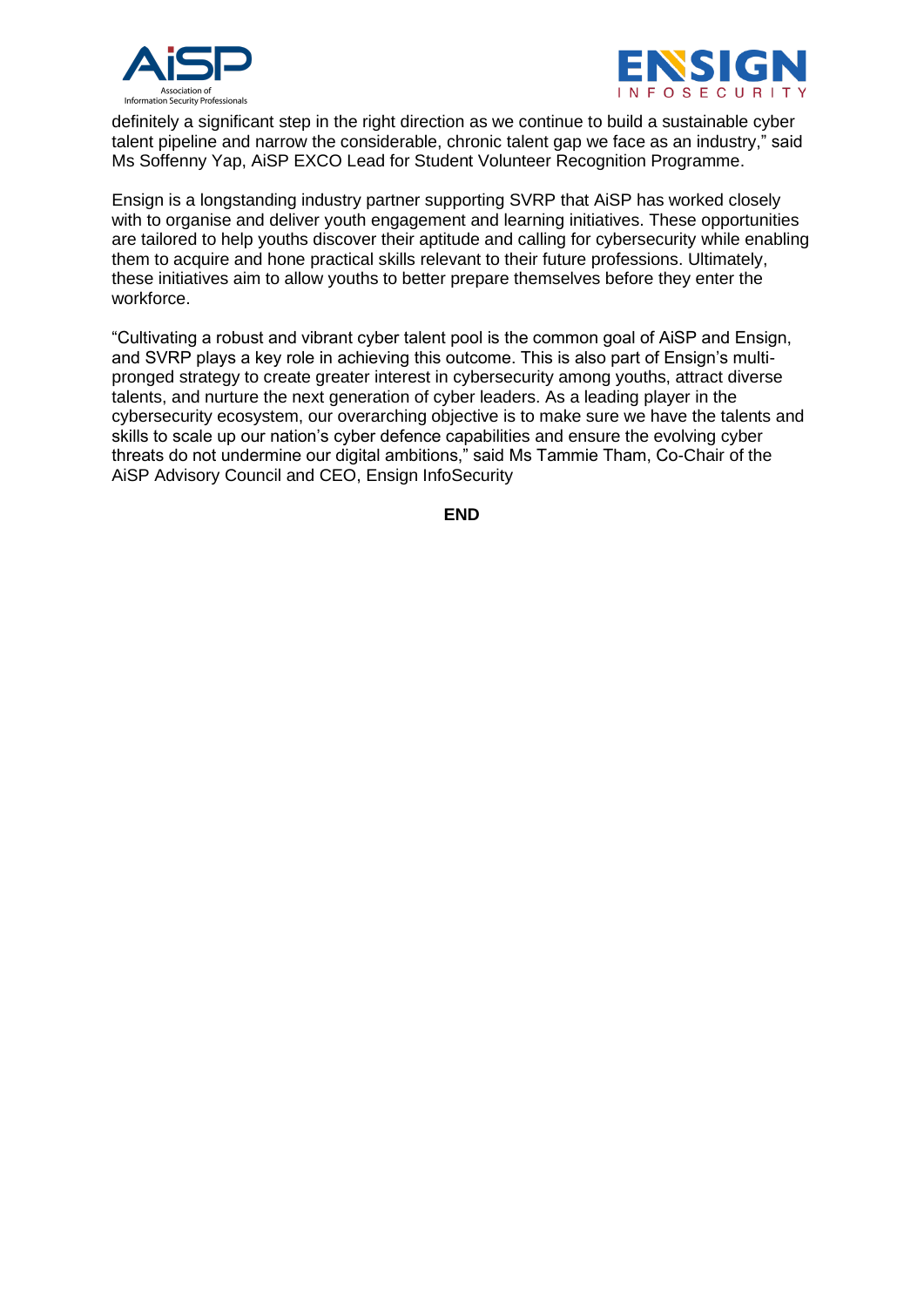



### **About AISP**

The Association of Information Security Professionals (AISP) was registered with the assistance of the Singapore Computer Society (SCS) and the strong support of the Infocomm Development Authority of Singapore (iDA) in February 2008. It was officially launched on 17 April 2008 by Dr Vivian Balakrishnan, Minister for Community Development, Youth and Sports.

AISP aims to:

- To promote, develop, support and enhance the integrity, technical competence, management expertise, status and interests of information security professionals in Singapore.
- To promote the development, increase and spread of information security knowledge and of any related subject.

## **About Ensign InfoSecurity**

Ensign InfoSecurity is the largest, pure-play end-to-end cybersecurity service provider in Asia. Headquartered in Singapore, Ensign offers bespoke solutions and services to address their clients' cybersecurity needs. Their core competencies are in the provision of cybersecurity advisory and assurance services, architecture design and systems integration services, and managed security services for advanced threat detection, threat hunting, and incident response. Underpinning these competencies is in-house research and development in cybersecurity. Ensign has two decades of proven track record as a trusted and relevant service provider, serving clients from the public and private sectors in the Asia Pacific region.

For more information, visit [www.ensigninfosecurity.com](http://www.ensigninfosecurity.com/) or email [marketing@ensigninfosecurity.com](mailto:marketing@ensigninfosecurity.com)

#### **Media Contacts**

Goh Wee Gin IN.FOM (on behalf of Ensign InfoSecurity) +65 9457 0207 ensignpr@infom.asia